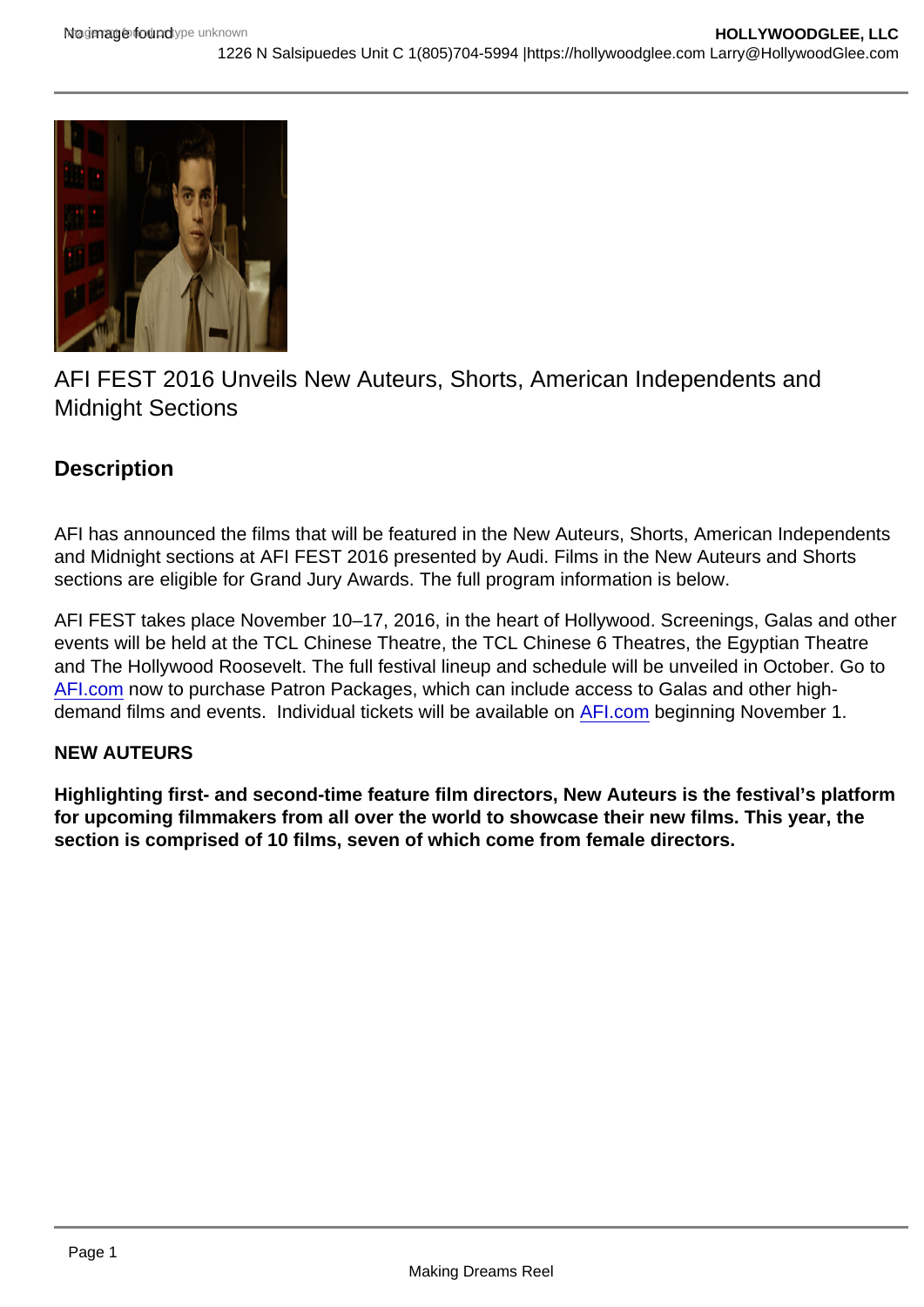

**ALWAYS SHINE** 

**ALWAYS SHINE** – When two actress friends get together for a weekend in Big Sur, their hopes for reconnection spiral into jealousy, tension and fragmented identities. DIR Sophia Takal. SCR Lawerence Michael Levine. CAST Mackenzie Davis, Caitlin FitzGerald, Lawrence Michael Levine, Alexander Koch, Jane Adams. USA

**BUSTER'S MAL HEART** – Rami Malek plays a man split in two by grief in AFI FEST alum Sarah Adina Smith's visceral, mind-bending mystery. DIR Sarah Adina Smith. SCR Sarah Adina Smith. CAST Rami Malek, Kate Lyn Sheil, DJ Qualls, Mark Kelly, Sukha Belle Potter, Lin Shaye, Toby Huss. USA

**DIVINES** – A fearless and ferocious teenager and her charismatic best friend strive for money, power and respect by following in the footsteps of a ruthless female drug dealer. DIR Houda Benyamina. SCRS Romain Compingt, Houda Benyamina, Malik Rumeau. CAST Oulaya Amamra, Jisca Kalvanda, Kévin Mischel, Déborah Lukumuena, Yasin Houicha, Majdouline Idrissi. France | Qatar

**THE FUTURE PERFECT (EL FUTURO PERFECTO)** – In this whimsical debut, a young Chinese immigrant is determined to assimilate into her new home of Buenos Aires, but her traditional Chinese family and Indian beau complicate things. DIR Nele Wohlatz. SCR Nele Wohlatz. CAST Xiaobin Zhang, Saroj Kumar Malik, Mian Jiang, Dong Xi Wang, Nahuel Pérez Biscayart. Argentina

**GODLESS** – A nurse running scams on her elderly patients calls her hardened life into question when she strikes up a friendship with a retired choirmaster. DIR Ralitza Petrova. SCR Ralitza Petrova. CAST Irena Ivanova, Ivan Nalbantov, Ventzislav Konstantinov, Alexandr Triffonov, Dimitar Petkov. Bulgaria

**KATI KATI** – In this beautiful, dreamlike depiction of the afterlife, an African woman finds herself in a resort where every soul has their wishes granted — except escape. DIR Mbithi Masya. SCRS Mbithi Masya, Mugambi Nthiga. CAST Nyokabi Gethaiga, Elsaphan Njora, Paul Ogola, Peter King Mwania. Kenya | Germany

**KILL ME PLEASE** – In this giallo-tinged meditation on puberty, a 15-year-old girl living in Rio de Janeiro must navigate a wave of murders in her neighborhood. DIR Anita Rocha da Silveira. SCR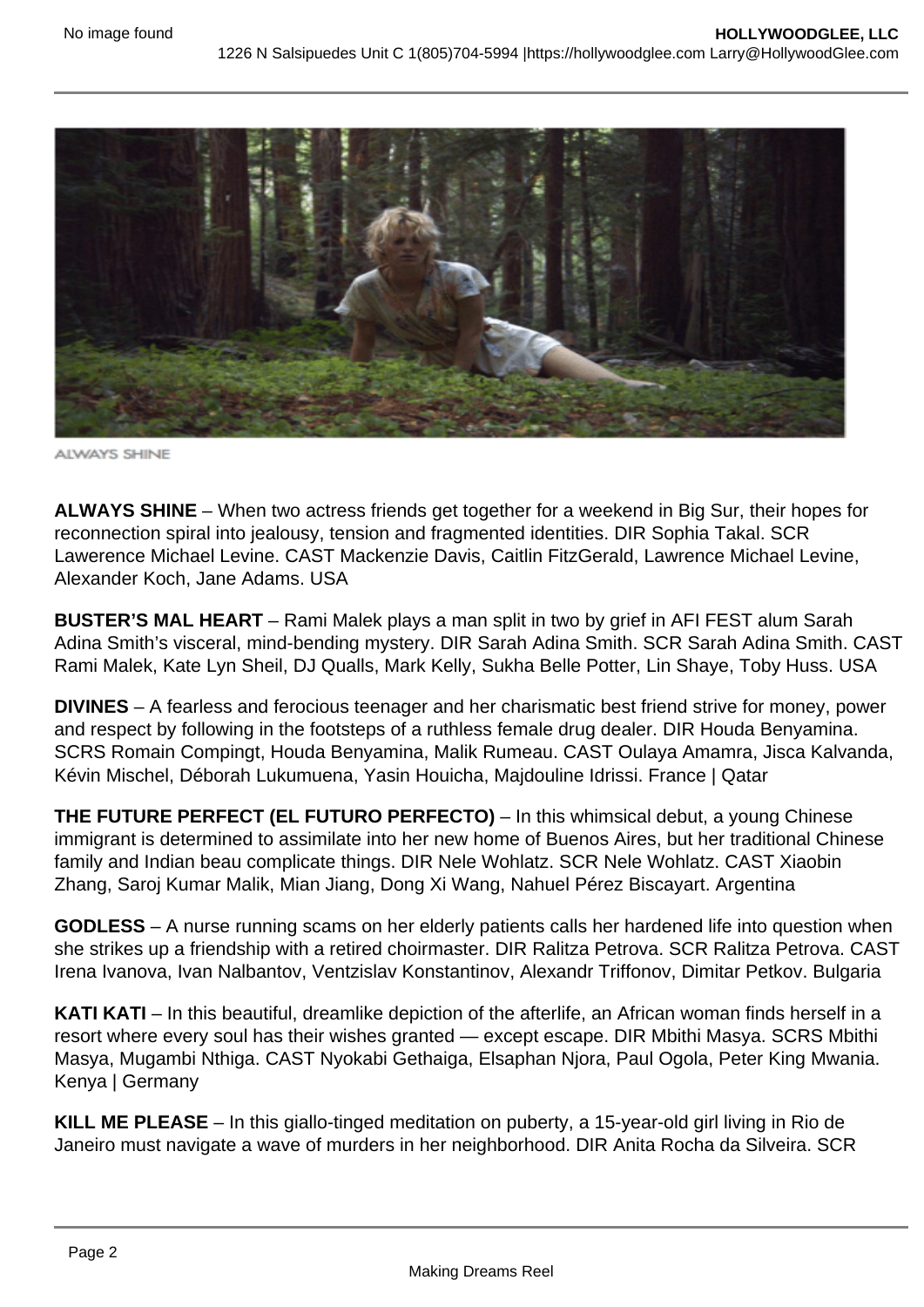Anita Rocha da Silveira. CAST Valentina Herszage, Dora Freind, Julia Roliz, Mari Oliveira, Bernardo Marinho. Brazil

**ONE WEEK AND A DAY (SHAVUA VE YOM)** – A man, grieving the death of his son, befriends his stoner neighbor in this wry and moving dramedy. DIR Asaph Polonsky. SCR Asaph Polonsky. CAST Shai Avivi, Evgenia Dodina, Tomer Kapon, Sharon Alexander, Uri Gvariel, Carmit Mesilati-Kaplan, Alona Shauloff. Israel

**OSCURO ANIMAL** – This gorgeously shot debut follows three Colombian women who are all brutally affected by the country's armed conflict. DIR Felipe Guerrero. SCR Felipe Guerrero. CAST Marleyda Soto, Jocelyn Meneses, Luisa Vides, Verónica Carvajal, Josué Quiñones, Pedro Suárez, Lorena Vides. Colombia

**STILL LIFE** – This simultaneously beautiful and disturbing portrait follows a young nameless worker earning a temporary living in a livestock slaughterhouse. DIR Maud Alpi. SCRS Maud Alpi, Baptiste Boulba. CAST Virgile Hanrot, Dimitri Buchenet, Boston. France

#### **SHORTS**

**The Shorts selections represent distinct, often far-flung international viewpoints, with 39 films including nine animated films. Shorts filmmakers come from 17 countries, with 12 films from directors who are returning to AFI FEST this year.**



**ALL THESE VOICES** 

**ALL THESE VOICES** – A Nazi soldier in disguise encounters a survivors' avant-garde theater troupe celebrating the end of the war. DIR David Henry Gerson. SCRS David Henry Gerson, Martin Horvat, Brennan Elizabeth Peters. CAST Harrison Thomas, Beata Po?niak, Kristof Konrad, Kinga Philipps, Kasia Kowalczyk, Anthony Nikolchev. USA

**BLOODY BARBARA** – Barbara roams the streets covered in blood, reenacting the scenes from some of her favorite films. DIR Shawn Bannon. SCR Shawn Bannon. CAST Atheena Frizzell. USA

**THE BLOOP** – In 1997 an unusual sound was recorded. It lasted one minute and was never heard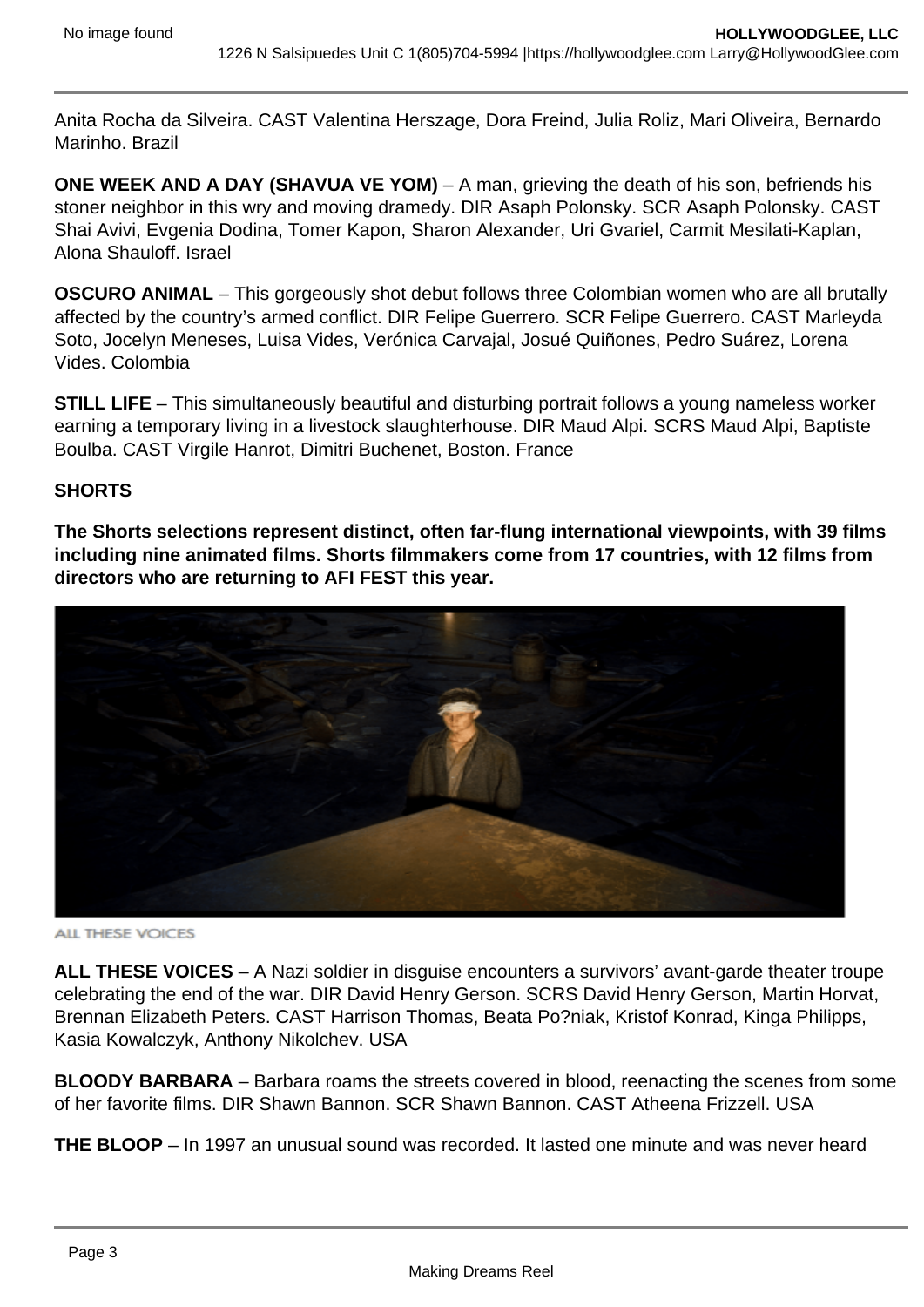again. DIR Cara Cusumano. USA

**A BRIEF HISTORY OF PRINCESS X** – A supercharged history of sculptor Constantin Brancusi's infamous "Princess X." DIR Gabriel Abrantes. SCR Gabriel Abrantes. CAST Filipe Vargas, Francisco Cipriano, Joana Barrios. Portugal | France | UK

**A COAT MADE DARK** – Two burglars strike it rich after stealing a mysterious coat. DIR Jack O'Shea. SCR Jack O'Shea. CAST Hugh O'Conor, Declan Conlon, Antonia Campbell Hughes. Ireland

**CRYSTAL LAKE** – A group of girls takes over the half pipe. There on the ramp, with no boys around, they are thriving and visible. DIR Jennifer Reeder. SCR Jennifer Reeder. CAST Marcela Okeke, Shea Glover, Sebastian Summers, Kristyn Zoe Wilkerson, Ron Stevens. USA

**DEER FLOWER** – A family visit to a deer farm results in a peculiar experience. DIR Kangmin Kim. SCR Kangmin Kim. CAST Kangmin Kim. USA

**DIRT** – Some things must die to live. DIR Darius Clark Monroe. SCR Darius Clark Monroe. CAST Segun Akande, USA

**THE DISAPPOINTMENT TOUR** – Three generations of women, crammed into a car along with their emotional baggage, experience an unexpected moment of connection on the side of the road.. DIR Erica Liu. SCR Erica Liu. CAST Michelle Farrah Huang, Grace Shen, Cindera Che, Gaby Santinelli. USA

**DRAMATIC RELATIONSHIPS** – The male gaze inspected through the relationship between a director and his female actors. DIR Dustin Guy Defa. SCR Dustin Guy Defa. CAST Lindsay Burdge, Elisa Lasowski, Hannah Gross, Keith Poulson, Stephen Gurewitz, Agostina Galvez. USA

**DREAMING OF BALTIMORE** – Freedom means only one thing: riding your dirt bike in the street, front wheel aimed at the sky. DIR Lola Quivoron. SCRS Lola Quivoron, Pauline Rambeau de Baralon. CAST Clark Gernet, Owen Kanga, Jean-Marie Narainen, Sébastien Lecouvreur, Benjamin Fortin. France

**E.W.A** – Ewa can't stop bleeding. DIR Gigi Ben Artzi. SCRS Gigi Ben Artzi, Roy Ben Artzi, Adam Horowitz. CAST Alihah Galyautdinova, Gil Abramov. Ukraine

**EARS, NOSE AND THROAT** – A woman's testimonial faculties are confirmed through medical examinations before she recites a tragic story, whose horrors we don't see, hear or smell, but can imagine far too easily. DIR Kevin Jerome Everson. CAST Shadeena Brooks, Dr. Eric Mansfield, Dr. Heather Honeycutt. USA

**FATA MORGANA** – A grieving couple is forced to examine their marriage when they journey from China to the United States for the funeral for their only child. DIR Amelie Wen. SCRS Amelie Wen, Jon Keng. CAST Mardy Ma, Liu Peiqi, Anita Liao, Anna Pan, Laurie Faso, Dave Bean, Briana McLean, April Moreau. USA

**GLOVE** – The true story of a glove that's been floating in space forever since 1968. DIRS Alexa Lim Haas, Bernardo Britto. CAST Henry Parker. USA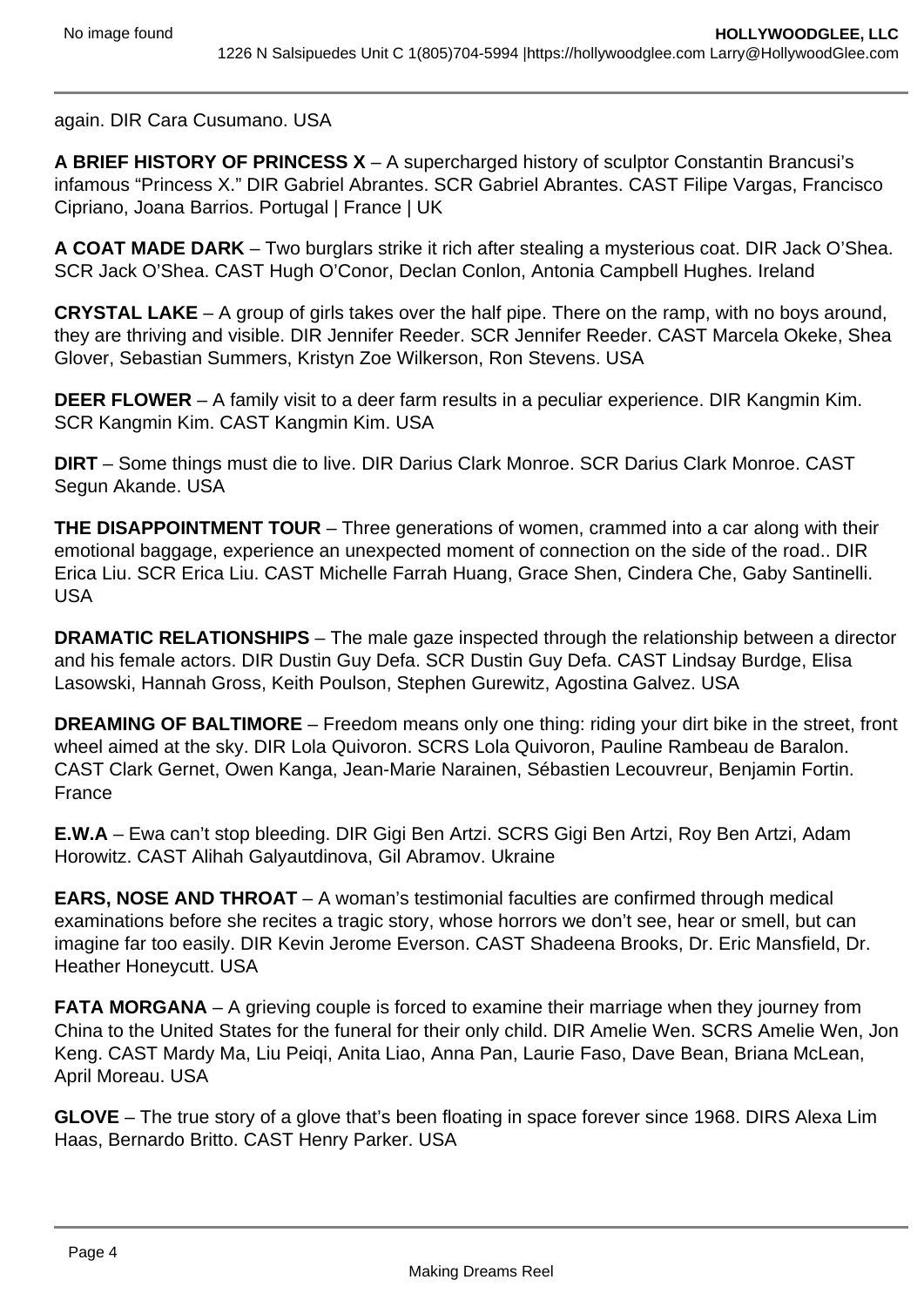**HAM HEADS** – Larry and Barry are the world's oldest living conjoined twins. They live in their brother's basement. DIR Efren Hernandez. SCR Efren Hernandez. CAST Olan Montgomery, Thomas Montgomery, Mike Montgomery, Madeleine Russell, Robert "Lil' Bob" McCall, Todd Lewis, Corey Pelizzi. USA

**HIDDEN** – Possessed by sibling rivalry, Parham must face his role in a series of events that have incapacitated his half-brother. DIR Farzad Ostovarzadeh. SCR Farzad Ostovarzadeh. CAST Daniel Zolghadri, Shary Nassimi, Bardia Seiri, Niousha Jafarian. Iran | USA

**HOUNDS** – On the day of a would-be promotion, a museum worker must deal with an accident involving a prized sculpture. DIR Omer Tobi. SCR Omer Tobi. CAST Orna Banai, Ilanit Ben Yaacov, Eti Levi, Hila Shalev, Dalia Beger, Anat Vaksman. Israel

**ICEBOX** – A young boy from Honduras finds himself in a difficult situation when he is arrested at the U.S. border. DIR Daniel Sawka. SCR Daniel Sawka. CAST Anthony Gonzales, Lane Garrison, José Alvarez, Jonathan Castellanos, Jeff Houkal, Sisa Grey, Steven Stapenhorst, Tonja Kahlens. USA

**THE ITCHING** – In this parable, a shy wolf tries to connect with a group of hip, party-loving bunnies, but finds her body is in revolt. DIR Dianne Bellino. SCR Dianne Bellino. USA

**JÁAJI APPROX.** – The distance between a father and son is narrowed when locations and language meet. DIR Sky Hopinka. SCR Sky Hopinka. CAST Sky Hopinka, Michael Hopinka. USA

**KITTY** – A young girl finds herself transformed. DIR Chloë Sevigny. SCR Chloë Sevigny. CAST Edie Yvonne, Ione Skye, Lee Meriwether, Jesse Pearson, Luke Adler, M Blash, Andrew Mixon. USA

**LIMBO** – The leopard shall lie down with the goat. The wolves shall live with the lambs. And the young boy will lead them. Thirteen kids and the carcass of a whale washed ashore. DIR Konstantina Kotzamani. SCR Konstantina Kotzamani. CAST Felix Margenfeld, Aggelos Ntanos, Lucjano Cani, Haris Fountas, Hristos Psihramis, David Szymczak. Greece

**LOVE** – Affection is described in three different chapters, through an impact on a distant solar system. DIR Réka Bucsi. SCR Réka Bucsi. France | Hungary

**MADE. NOT BORN!** – A home movie from 1981 turns out far more hypnotic than originally planned. DIR Mike Plante. USA

**MOTHER (MADRE)** – Sixteen-year-old Andrea travels downtown from her poor neighborhood to audition for a porno film. DIR Simón Mesa Soto. SCR Simón Mesa Soto. CAST Yurani Anduquia Cortés, María Camila Maldonado, Paulo de Jesús Barros Sousa. Sweden | Colombia

**A NIGHT IN TOKORIKI (O NOAPTE ÎN TOKORIKI)** – On Geanina's 18th birthday, her boyfriend and Alin will give her a most surprising gift. DIR Roxana Stroe. SCRS Ana-Maria Gheorghe, Roxana Stroe. CAST Cristian Priboi, Cristian Bota, Iulia Ciochin?, Sorin Coci?, Daniela Elena Preda, Cristian Toma, Costi Apostol, Andrei Ciopec, Tudor Morar, Adrian Loghin. Romania

**PEDRO** – Pedro gets home at dawn. Before he falls asleep, his lonely mother drags him to the beach. DIRS André Santos, Marco Leão. SCRS André Santos, Marco Leão. CAST Filipe Abreu, Rita Durão,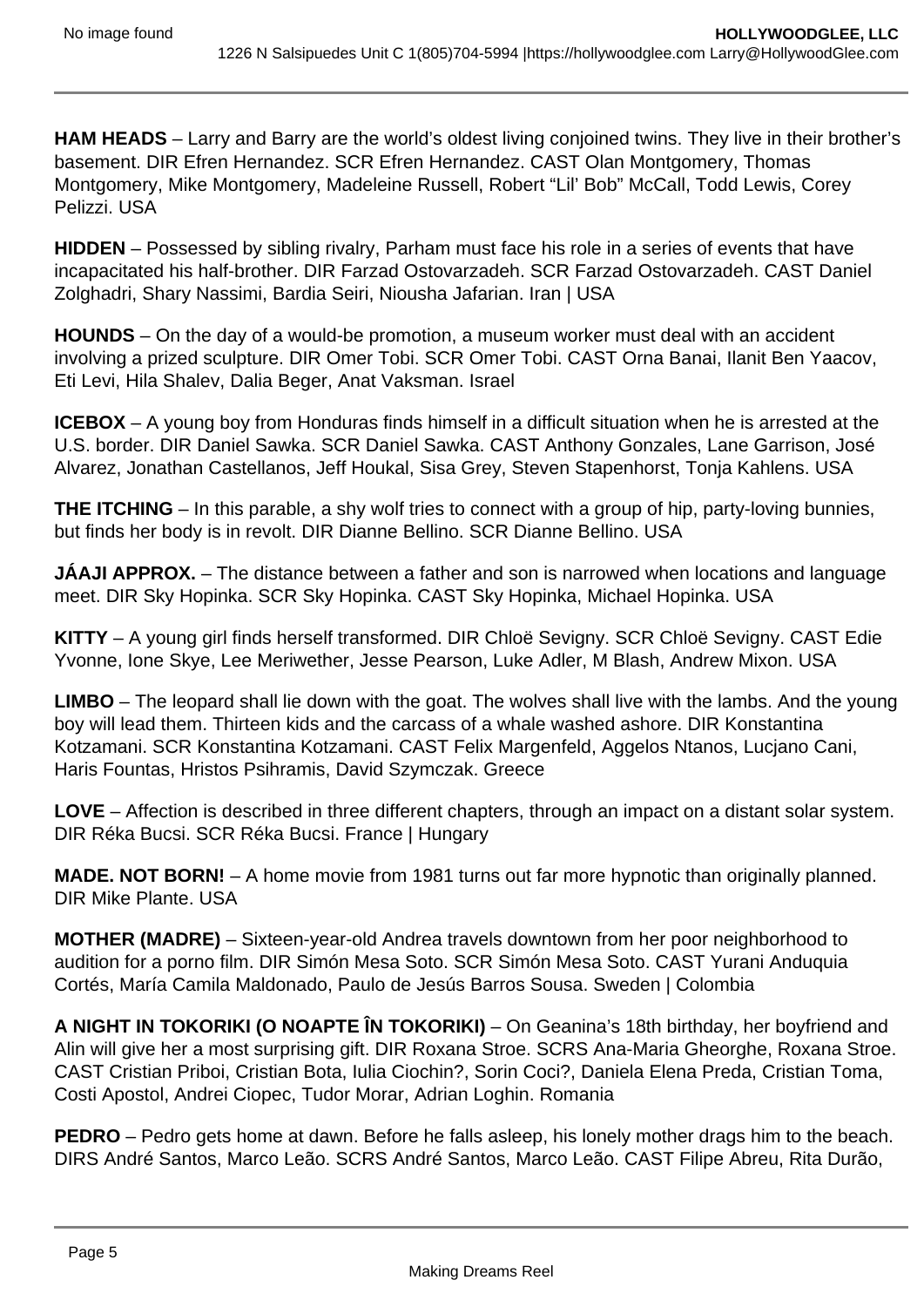João Villas-Boas, Marcello Urgeghe. Portugal

**PUSSY (CIPKA)** – A young girl decides to have a pleasurable evening at home, but not everything goes according to plan. DIR Renata Gasiorowska. SCR Renata Gasiorowska. Poland

**SCENERY (DECORADO)** – The world is a wonderful stage, but its characters are disgraceful. DIR Alberto Vázquez. SCR Alberto Vázquez. CAST Josep Ramos, Mireia Fuara, Angel Gómez, Kepa Cueto. France | Spain

**THE SEND-OFF** – Emboldened by a giant block party on the evening of their high school prom, a group of students enter the night with the hope of transcending their rural town and the industrial landscape that surround them. DIRS Ivete Lucas, Patrick Bresnan. CAST Tiana Crawford, Chris Burgess, Jr., Jamila Smith-Boyce, Ta'Questa Browning. USA

**SPEAKING IS DIFFICULT** – Beginning in the present day, a scene of tragedy unfolds, telling a cumulative history that is both unbearable and inevitable. DIR AJ Schnack. USA

**A STROLL DOWN SUNFLOWER LANE (????? ????? ?????)** – An old grandfather, a little granddaughter, an old house and some glimpses of memory. She was growing up building hers. He was getting old losing his. DIR Mayye Zayed. SCR Mayye Zayed. CAST Ahmed Khalil, Jana Abdel Aziz. Egypt

**SUMMER CAMP ISLAND** – Oscar has to accept that his totally normal sleepover with Hedgehog isn't going to be totally normal. DIR Julia Pott. SCR Julia Pott. CAST Ashley Boettcher, Thomas Vaethroeder, Anna Strupinsky, Kathleen Wilhoite, Judd Hirsch. USA

**SUPERBIA** – In the land of Superbia, strict rules divide the societies of women and men. DIR Luca Tóth. SCR Luca Tóth. Hungary | Czech Republic | Slovakia

**TARGETING THE WORLD** – In Fayetteville, NC, surveillance technologies are tested. DIR Jesse Moss. USA

**A THOUSAND MIDNIGHTS** – A lyrical documentary following the social histories of black Americans. DIR Carlos Javier Ortiz. SCR Carlos Javier Ortiz. USA

**THUNDER ROAD** – Officer Arnaud loved his mom. DIR Jim Cummings. SCR Jim Cummings. CAST Jim Cummings, Melissa Papel, Kitty Barshay, Francesca Biasiolo. USA

**UNIVITELLIN** – A classic story in a far-from-classic reworking. DIR Terence Nance. SCR Terence Nance. CAST Aminata M'Bathie, Naky Sy Savané, Badara N'Gom, Maman Faso, Igor Tranchot, Raoul Tranchot, Tony Cortes, Florent Toudard, Jonathan Ynsa, Moustapha Sarr, Yanice Haboussa, Anderson Da Cruz Lima. USA

#### **AMERICAN INDEPENDENTS**

**The American Independents section represents the best of independent filmmaking this year. Pushing boundaries of form and content across narrative and documentary cinema, this section includes eight films from both new voices and filmmakers coming back to AFI FEST.**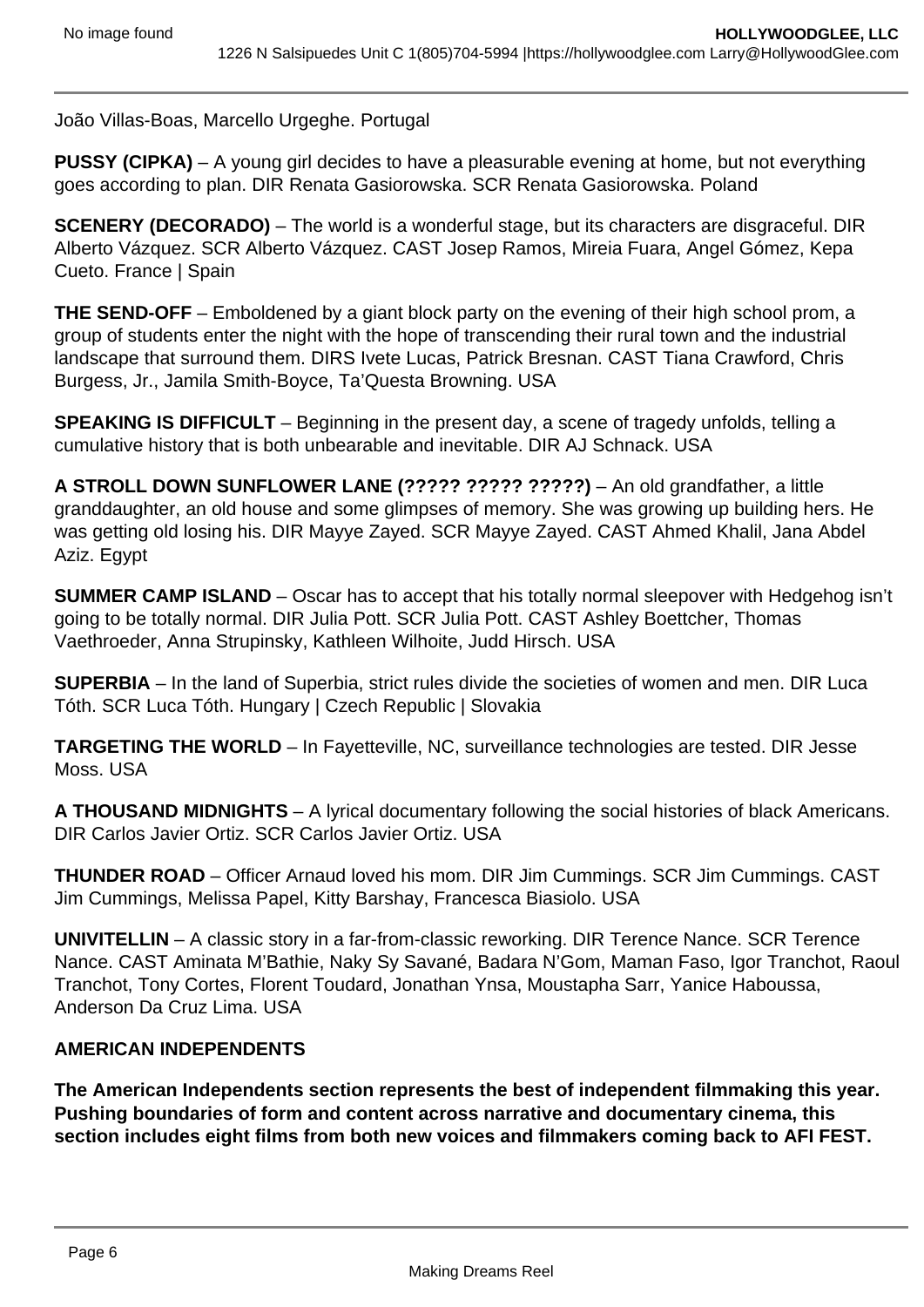

**ACTOR MARTINEZ** 

**ACTOR MARTINEZ** – AFI FEST alums Mike Ott and Nathan Silver play themselves in this enjoyable experiment that blurs the lines between documentary and narrative. DIRS Nathan Silver, Mike Ott. SCRS Mike Ott, Nathan Silver. CAST Arthur Martinez, Lindsay Burdge, Mike Ott, Nathan Silver, Kenneth Berba, Rae Radke. USA

**DARK NIGHT** – A quiet meditation on the planning and impact of a Cineplex massacre in a suburban town, taking place over one day, from sunrise to midnight. DIR Tim Sutton. SCR Tim Sutton. CAST Robert Jumper, Anna Rose Hopkins, Rosie Rodriguez, Karina Macias, Aaron Purvis, Marilyn Purvis, Ciara Hampton, Andres Vega, Bryce Hampton, Eddie Cacciola. USA

**DONALD CRIED** – This darkly funny character study centers on former childhood best friends who reconnect decades later in their working-class Rhode Island neighborhood. DIR Kris Avedisian. SCR Kris Avedisian. CAST Kristopher Avedisian, Jesse Wakeman, Louisa Krause, Ted Arcidi, Robby Morse Levy, Kate Fitzgerald, William Billington, Sr. USA

**THE EYES OF MY MOTHER** – In this enthralling horror debut, a young woman perpetuates the chilling cycle of violence that began with a traumatic event in her childhood. DIR Nicolas Pesce. SCR Nicolas Pesce. CAST Kika Magalhaes, Will Brill, Flora Diaz, Paul Nazak, Clara Wong, Diana Agostini, Olivia Bond. USA

**FRAUD** – One of the most fascinating debuts of the year focuses on one family — via home video footage on YouTube — who get swept up in American consumerism, recklessly spending money that may not be their own. DIR Dean Fleischer-Camp. SCR Dean Fleischer-Camp. USA

**HUNTER GATHERER** – Two men living in South L.A. – one recently out of prison and the other trying to save the life of his bedridden grandfather – form an unlikely friendship in this feature debut. DIR Josh Locy. SCR Josh Locy. CAST Andre Royo, George Sample III, Kellee Stewart, Ashley Wilkerson, Kevin Jackson, Antonio D. Charity, Celestial, Alexis DeLaRosa, Jeanetta Arnette. USA

**LIVE CARGO** – A young couple grieving after a terrible loss escape to the Bahamas, where they are confronted with simmering tensions and dark secrets. DIR Logan Sandler. SCRS Logan Sandler, Thymaya Payne. CAST Dree Hemingway, Keith Stanfield, Sam Dillon, Leonard Earl Howze, Robert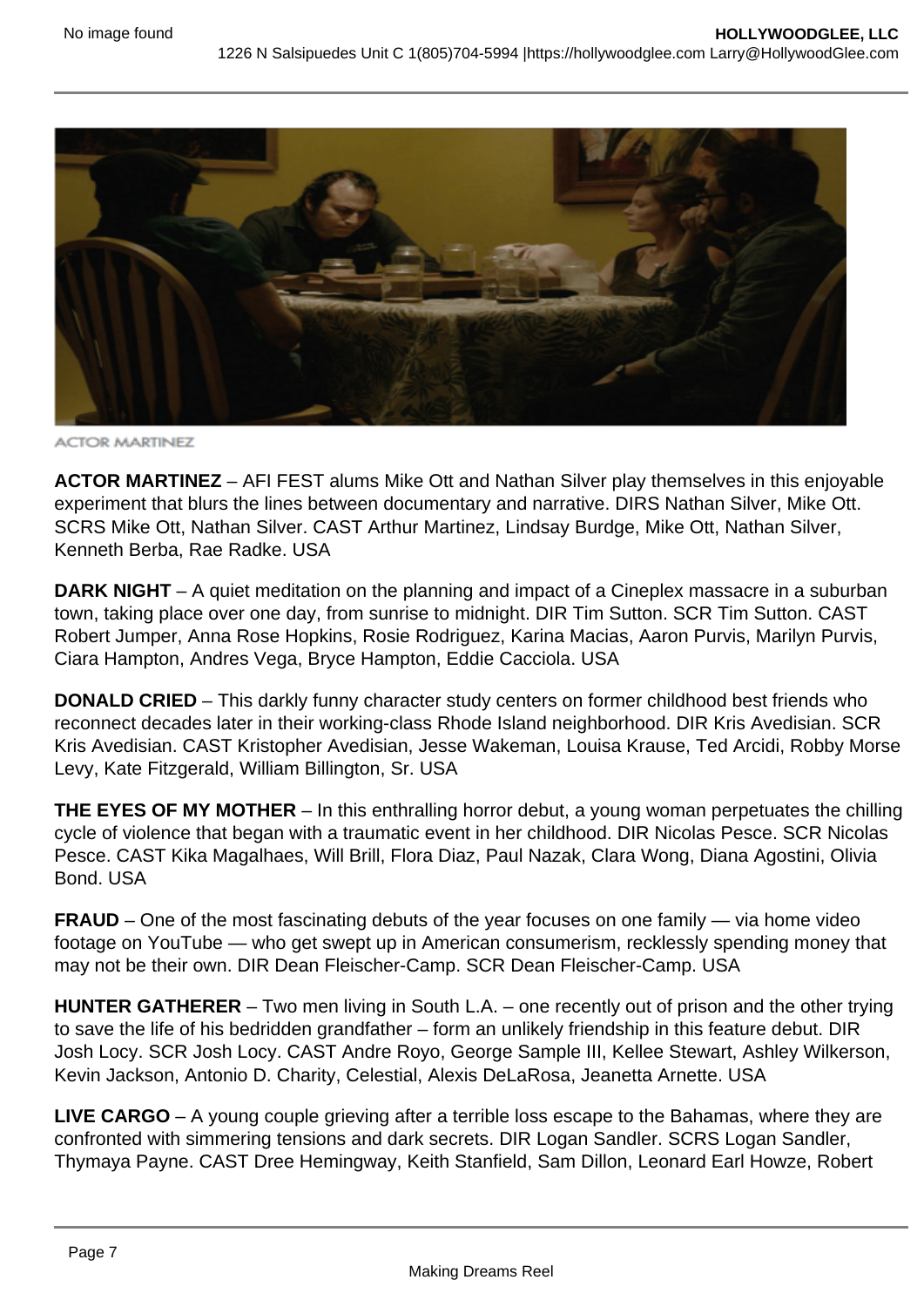Wisdom, Ayumi Iizuka, Frantz Lecoeur. USA

**MY ENTIRE HIGH SCHOOL SINKING INTO THE SEA** – This painterly mixed-media animated film is a surreal cross between teen comedies and THE POSEIDON ADVENTURE. DIR Dash Shaw. SCR Dash Shaw. CAST Jason Schwartzman, Lena Dunham, Reggie Watts, Maya Rudolph, Susan Sarandon, John Cameron Mitchell, Alex Karpovsky, Thomas Jay Ryan, Louisa Krause. USA

#### **MIDNIGHT**

**The festival's Midnight section will captivate and terrify audiences with three genre-bending films from around the globe.**



THE LURE

**FEAR ITSELF** – Film essayist Charlie Lyne uses horror film footage to explore why the world's most popular film genre burrows so deeply into our psyches. DIR Charlie Lyne. SCR Charlie Lyne. UK

**THE LURE** – Two man-eating mermaid sisters travel through 1980s Warsaw in human form. But time away from the water intensifies their craving for human flesh. DIR Agnieszka Smoczy?ska. SCR Robert Bolesto. CAST Kinga Preis, Michalina Olsza?ska, Marta Mazurek, Jakub Giersza?, Andrzej Konopka, Zygmunt Malanowicz, Marcin Kowalczyk, Magdelena Cielecka, Katarzyna Herman. Poland

**PREVENGE** – In this pitch-black comedy, a pregnant woman receives murderous instructions from her misanthropic fetus to kill as many people as she can. DIR Alice Lowe. SCR Alice Lowe. CAST Alice Lowe, Gemma Whelan, Kate Dickie, Jo Hartley, Dan Renton Skinner, Kayvan Novak, Mike Wozniak, Tom Davis, Tom Meeten. UK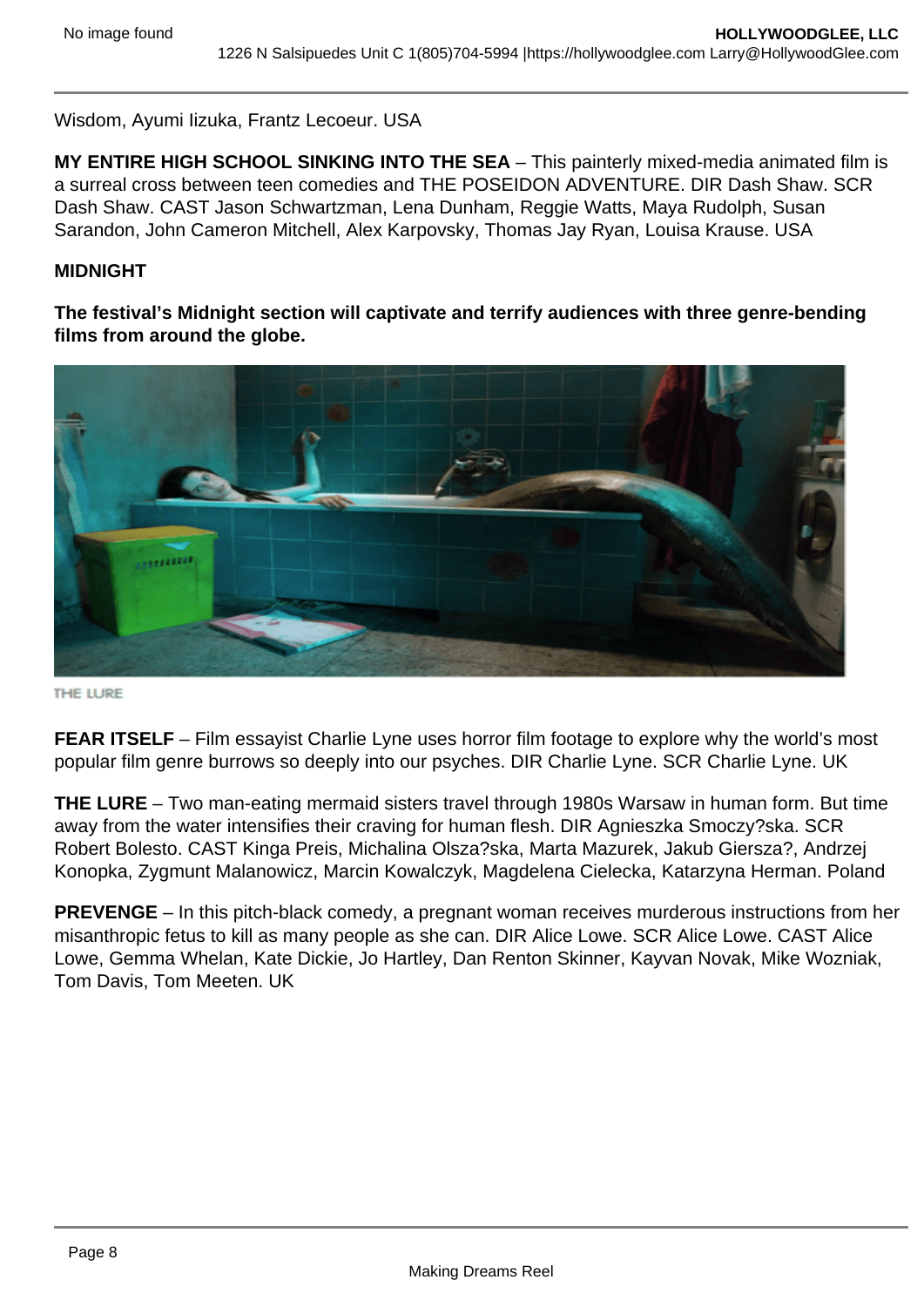(Source: [http://www.blog.afi.com\)](http://www.blog.afi.com)

**Category** 

- 1. #AFI
- 2. #AFIFEST
- 3. Documentary
- 4. Feature Film
- 5. Short Film
- 6. Toronto International Film Festival

Tags

- 1. #AFI
- 2. AFI FEST 2016
- 3. American Independents
- 4. Anita Rocha da Silveira
- 5. Asaph Polonsky
- 6. Audi
- 7. Director
- 8. Egyptian Theatre
- 9. Felipe Guerrero
- 10. female directors
- 11. Film
- 12. Film Festival
- 13. Filmmaking
- 14. Galas
- 15. Hollywood
- 16. Houda Benyamina